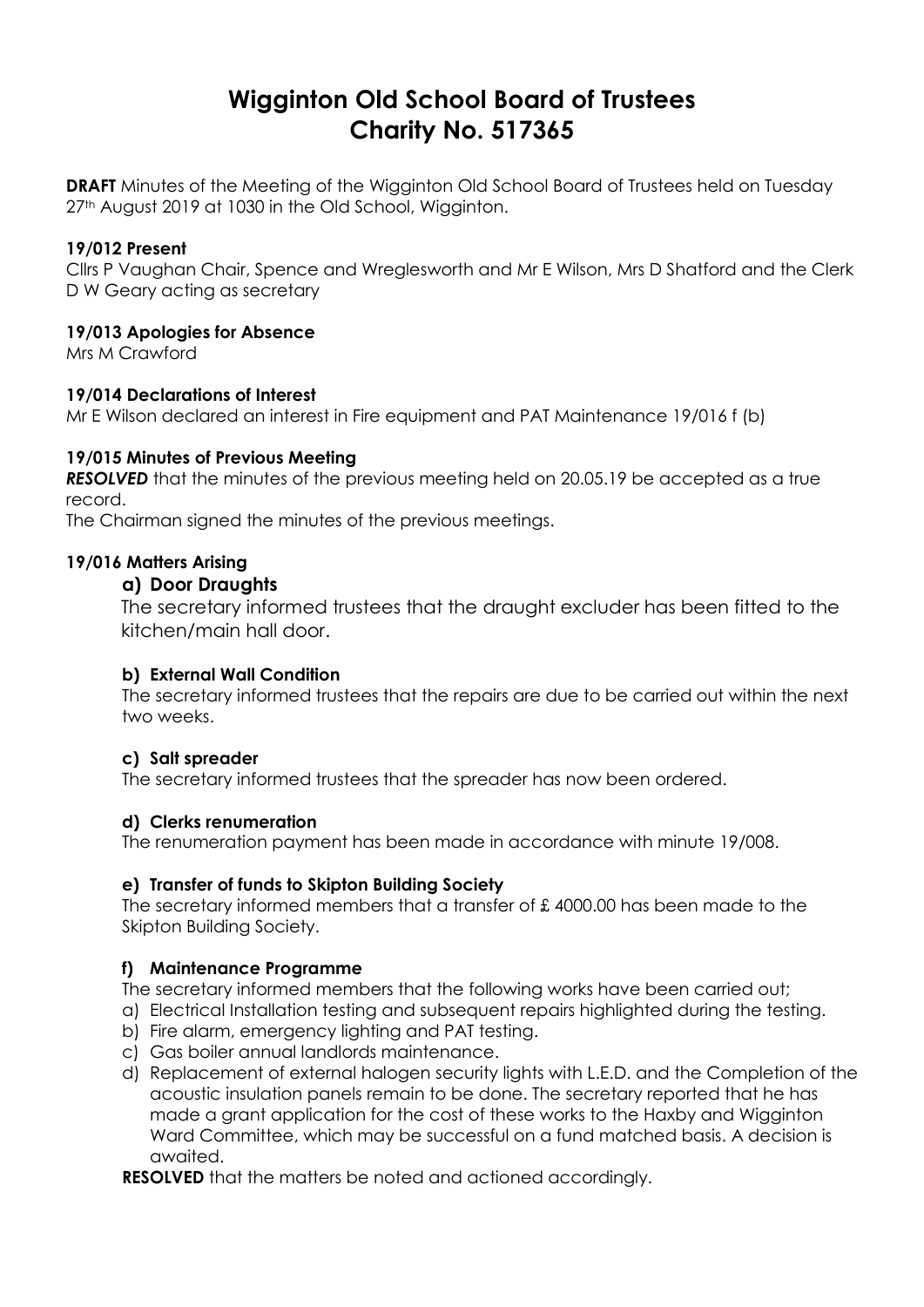## **19/017 Appointment of additional new trustees.**

Cllr K Spence and J Wreglesworth were appointed new trustees to join the existing trustees:- Cllr P Vaughan, Mr E Wilson, Mrs D Shatford, Mrs M Crawford and The Clerk David Geary **RESOLVED** that the appointments are confirmed and that they be advised to the Charities Commission.

## **19/018 To approve additional Building Society signatory**

Trustees approved the appointment of Mrs D Shatford to be a signatory, together with Cllr P Vaughan, Mr E Wilson and the Clerk David Geary, to the Skipton Building Society Savings Account. Two signatures will be required for fund removal.

**RESOLVED** that the matter be noted and that signatories be advised to the Skipton Building Society.

## **19/019 To approve additional HSBC Bank Account signatories**

Trustees approved the appointment of Cllr K Spence and Mrs D Shatford to be signatories, together with Cllr P Vaughan and Mr E Wilson, to the HSBC Bank account. Two signatures will be required for all cheque payments.

**RESOLVED** that the matter be noted and that signatories be advised to HSBC Bank.

## **19/020 Booking arrangements**

The trustees agreed that the booking arrangements for the Old School be managed by the Clerk/secretary through telephone and by electronic means. **RESOLVED** that the matter be noted.

## **19/021 Cleaning arrangements**

The secretary informed trustees that new cleaning arrangements will be introduced on Monday 2<sup>nd</sup> September 2019 using the services of a professional company. Cleaning of the building will be carried out on Monday and Friday mornings. Costings were advised to trustees. **RESOLVED** that the matter be noted and managed by the Clerk/secretary.

#### **19/022 Door locking arrangements**

The secretary informed members that he has investigated electronic door access control arrangements. Such a system has been costed at £ 625.00. Our insurers have been asked for advice and they are happy with such an arrangement although they point out that in the event of power failure cover for theft is not applicable.

**RESOLVED** that the matter be reconsidered at a later date.

## **19/023 Financial Report Year to date**

The secretary presented the accounts to 01.08.19.

| Opening Balance 01.04.19     | 11586.50   |
|------------------------------|------------|
| Income to 31,07.19           | 4075.00    |
| Payments to 31.07.19         | $-3926.49$ |
| <b>Balance</b>               | 11735.01   |
| Add Building Society Balance | 8064.44    |
| All balances at 01.08.19     | 19799.40   |
|                              |            |
| Balance at bank 01.08.19     | 11956.25   |
| Add unpaid invoices          | 100.00     |
| Add unpresented receipts     | 15.00      |
|                              |            |
| Less unpresented payments    | $-336.24$  |
| <b>Balance</b>               | 11735.01   |
| Add Building Society Balance | 8064.44    |
| All totals                   | 19799.40   |